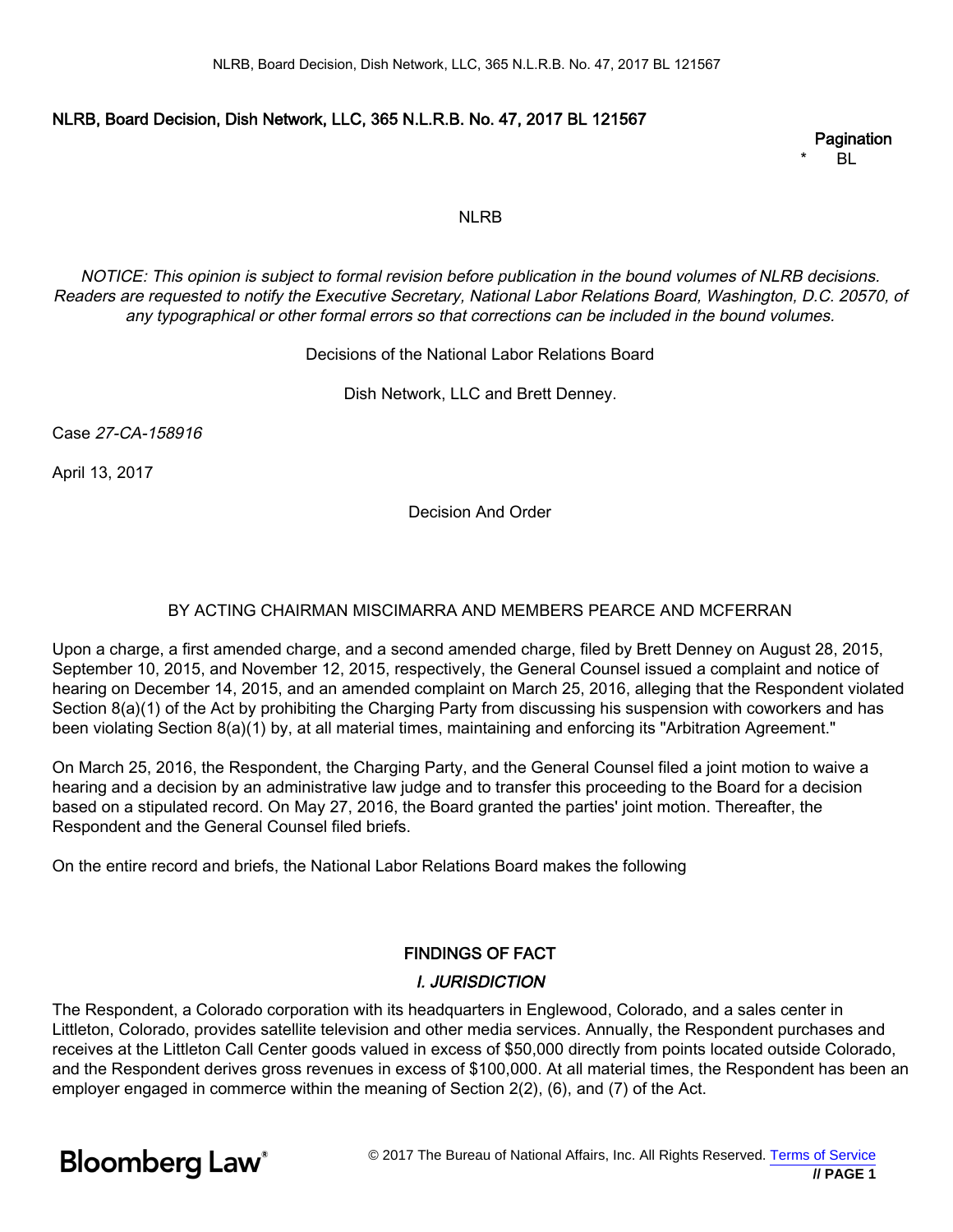# II. ALLEGED UNFAIR LABOR PRACTICES

### A. Stipulated Facts

Since October 24, 2013, the Respondent has required all applicants for employment to sign and date its Arbitration Agreement. The agreement provides, in relevant part:

This Mandatory Arbitration of DisputesWaiver of Rights Agreement ("Agreement") acknowledged today between DISH Network L.L.C. and all of its affiliates (the term "affiliates" means companies controlling, controlled by or under common control with, DISH Network L.L.C.) (DISH Network L.L.C. and its affiliates are individually and collectively referred to herein as "DISH") and me ("Employee"). In consideration of the Employee's employment by DISH (and/or any of its affiliates) as good and valuable consideration, the receipt and sufficiency of which are hereby acknowledged, the Employee and DISH agree that any claim, controversy and/or dispute between them, arising out of and/or in any way related to Employee's application for employment, employment and/ [\*2] or termination of employment, whenever and wherever brought, shall be resolved by arbitration. The Employee agrees that this Agreement is governed by the Federal Arbitration Act, [9 U.S.C. 1](https://www.bloomberglaw.com//document/XEH1F2003?jcsearch=9 usc 1&summary=yes#jcite) et seq., and is fully enforceable.

. . . . Regardless of what the above-mentioned Rules state, all arbitration proceedings, including but not limited to hearings, discovery, settlements, and awards shall be confidential and shall be held in the city in which the Employee performs services for DISH as of the date of the demand for arbitration, or in the event the Employee is no longer employed by DISH, in the city in which the Employee last performed services for DISH. The arbitrator's decision shall be final and binding, and judgment upon the arbitrator's decision and/or award may be entered in any court of competent jurisdiction.

The Arbitration Agreement does not have a procedure for the employee to opt-out of arbitration.

Since at least March 1, 2015, the Respondent has maintained the Arbitration Agreement (or a similar version of the Arbitration Agreement) at all of its nationwide locations.

The Charging Party, Brett Denney, was employed by the Respondent at its Littleton Call Center from about November 1, 2013, through March 11, 2015. On October 24, 2013, prior to being hired, Denney signed the Respondent's Arbitration Agreement.

From about November 12, 2013, to about March 11, 2015, the Respondent maintained a workplace policy titled, "Direct Sales Call Experience Expectations." The policy contained three categories (or tiers) of expectations of employees when dealing with the Respondent's customers. On November 12, 2013, after being hired, Denney signed a copy of this policy.

On about March 3, 2015,1 the Respondent, by General Manager Emily Evans, suspended Denney because it suspected he had violated a Tier Three Expectations provision.2 At the time of Denney's suspension he was under investigation for the suspected infraction, and Evans told Denney not to discuss his suspension with his coworkers.3

On about August 7, the Respondent filed, and has since maintained, a Demand for Arbitration with the American Arbitration Association pursuant to the Arbitration Agreement signed by Denney. The filing describes the Respondent's claim against Denney as one alleging "[c]onversion, unjust enrichment, and breach of contract."

#### B. Discussion

#### 1. Arbitration Agreement

**Bloomberg Law**<sup>®</sup>

© 2017 The Bureau of National Affairs, Inc. All Rights Reserved. [Terms of Service](http://www.bna.com/terms-of-service-subscription-products)  **// PAGE 2**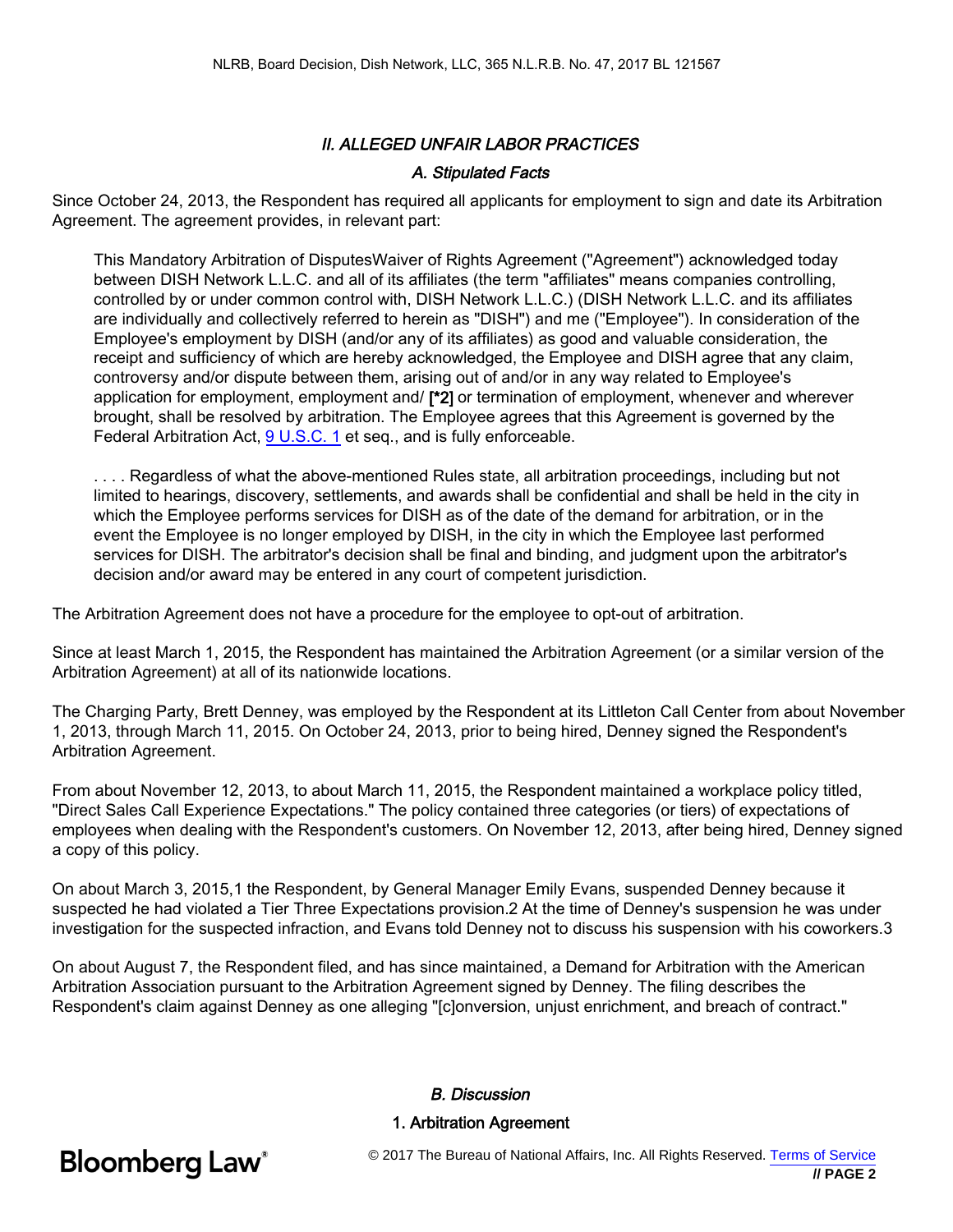An employer violates Section 8(a)(1) if it maintains an arbitration policy that employees would reasonably believe interferes with their ability to file a Board charge or to access the Board's processes. U-Haul Co. of California, 347 NLRB 375, 377-378 (2006), enfd. [255 Fed.Appx. 527](https://www.bloomberglaw.com//document/1?citation=255 Fed.Appx. 527&summary=yes#jcite) (D.C. Cir. 2007). In D. R. Horton, 357 NLRB 2277, 2280 (2012), enf. denied in relevant part [737 F.3d 344](https://www.bloomberglaw.com//document/X1IA96DL0000N?jcsearch=737 F.3d 344&summary=yes#jcite) (5th Cir. 2013), and reaffirmed in Murphy Oil USA, Inc., [361 NLRB No. 72](https://www.bloomberglaw.com//document/XAITQ97?jcsearch=361 NLRB No. 72&summary=yes#jcite) (2014), enf. denied in relevant part [808 F.3d 1013](https://www.bloomberglaw.com//document/X1RMD98E0000N?jcsearch=808 F.3d 1013&summary=yes#jcite) (5th Cir. 2015), cert. granted [137 S.Ct. 809](https://www.bloomberglaw.com//document/1?citation=137 S.Ct. 809&summary=yes#jcite) (2017), the Board endorsed the *[Lutheran Heritage](https://www.bloomberglaw.com//document/1?citation=343 NLRB 646&summary=yes#jcite)* 4 test for determining whether employer work rules interfere with employees' [Section](https://www.bloomberglaw.com//document/X2OS9BGS000000?jcsearch=Section 7&summary=yes#jcite) [7](https://www.bloomberglaw.com//document/X2OS9BGS000000?jcsearch=Section 7&summary=yes#jcite) rights. When, as here, the rule does not explicitly restrict activities protected by [Section 7](https://www.bloomberglaw.com//document/X2OS9BGS000000?jcsearch=Section 7&summary=yes#jcite) , the rule is nevertheless unlawful if (1) employees would reasonably construe the language to prohibit [Section 7](https://www.bloomberglaw.com//document/X2OS9BGS000000?jcsearch=Section 7&summary=yes#jcite) activity; (2) the rule was promulgated in response to [Section 7](https://www.bloomberglaw.com//document/X2OS9BGS000000?jcsearch=Section 7&summary=yes#jcite) activity; or (3) the rule has [\*3] been applied to restrict the exercise of such activity. Lutheran Heritage Village-Livonia, 343 NLRB at 646-647; D. R. Horton, 357 NLRB at 2280. Additionally, in determining whether a challenged rule is unlawful, the rule must be given a reasonable reading, and particular phrases may not be read in isolation. Lafayette Park Hotel, [326 NLRB 824, 825](https://www.bloomberglaw.com//document/XFIV1JQNB5G0?jcsearch=326 NLRB 824, 825&summary=yes#jcite) (1998), enfd. [203 F.3d 52](https://www.bloomberglaw.com//document/1?citation=203 F.3d 52&summary=yes#jcite) (D.C. Cir. 1999).

We find, as alleged, that the Respondent's maintenance of the Arbitration Agreement violates Section 8(a)(1) under prong (1) of the [Lutheran Heritage](https://www.bloomberglaw.com//document/1?citation=343 NLRB 646&summary=yes#jcite) test because employees would reasonably construe it to prohibit filing Board charges or otherwise accessing the Board's processes. The Agreement specifies in broad terms that it applies to "any claim, controversy and/or dispute between them, arising out of and/or in any way related to Employee's application for employment, employment and/or termination of employment, whenever and wherever brought." In U-Haul Co. of California, 347 NLRB at 377, the Board found that a policy requiring arbitration of "all disputes relating to or arising out of an employee's employment. . . [including] claims. . . recognized by . . . federal law or regulations" violated Section 8(a)(1) because employees reasonably would construe it to prohibit the filing of Board charges, notwithstanding that the policy did not explicitly prohibit employees from resorting to the Board's procedures. See also D. R. Horton, 357 NLRB 2278 at fn. 2. We reach the same conclusion here based on the breadth of the policy language encompassing "any claim . . . in any way related to . . . employment, whenever and wherever brought."

Additionally, the Agreement's confidentiality requirement independently violates Section 8(a)(1). A workplace rule that prohibits the discussion of terms and conditions of employment, as the Respondent's confidentiality provision does by prohibiting employees from discussing "all arbitration proceedings, including but not limited to hearings, discovery, settlements, and awards," is unlawfully overbroad. See, e.g., Professional Janitorial Service of Houston, [363 NLRB](https://www.bloomberglaw.com//document/X7OC651C?jcsearch=363 NLRB No. 35&summary=yes#jcite) [No. 35](https://www.bloomberglaw.com//document/X7OC651C?jcsearch=363 NLRB No. 35&summary=yes#jcite) , slip op. at 1 & fn. 3 (2015) (finding unlawful confidentiality provision in arbitration policy that prohibited employees from discussing "any statements and information made or revealed during arbitration"). See also Rio All-Suites Hotel & Casino, [362 NLRB No. 190](https://www.bloomberglaw.com//document/X4S302HC?jcsearch=362 NLRB No. 190&summary=yes#jcite), slip op. at 1-3 (2015) (finding unlawful rule that prohibited disclosure of "any information about the Company which has not been shared by the Company with the general public"); Double Eagle Hotel & Casino, [341 NLRB 112, 115](https://www.bloomberglaw.com//document/X19EEFQNB5G0?jcsearch=341 NLRB 112, 115&summary=yes#jcite) (2004) (finding unlawful handbook rule that prohibited disclosure of "confidential information," including "grievance/complaint information;"), enfd. [414 F.3d 1249](https://www.bloomberglaw.com//document/X12I0TE003?jcsearch=414 F.3d 1249&summary=yes#jcite) (10th Cir. 2005), cert. denied [546 U.S. 1170](https://www.bloomberglaw.com//document/1?citation=546 U.S. 1170&summary=yes#jcite) (2006).

Contrary to another of the complaint's allegations, however, we do not find that the Agreement is unlawful under the rule of D. R. Horton, Inc., supra, that an employer violates Section 8(a)(1) of the Act "when it requires employees covered by the Act, as a condition of their employment, to sign an agreement that precludes them from filing joint, class, or collective claims addressing their wages, hours, or other working conditions against the employer in any forum, arbitral or judicial."5 Here, the Agreement does not explicitly restrict class or collective claims, and the stipulated record is devoid of evidence that the Respondent sought to preclude employees from pursuing class or collective actions in any forum. Rather the Respondent's only action under the Arbitration Agreement involved [\*4] its initiation of an arbitration claim against Denney.6 In these circumstances, we cannot find on this record that employees reasonably would construe the language of the Agreement to restrict their class or collective rights. Accordingly, we dismiss this allegation.7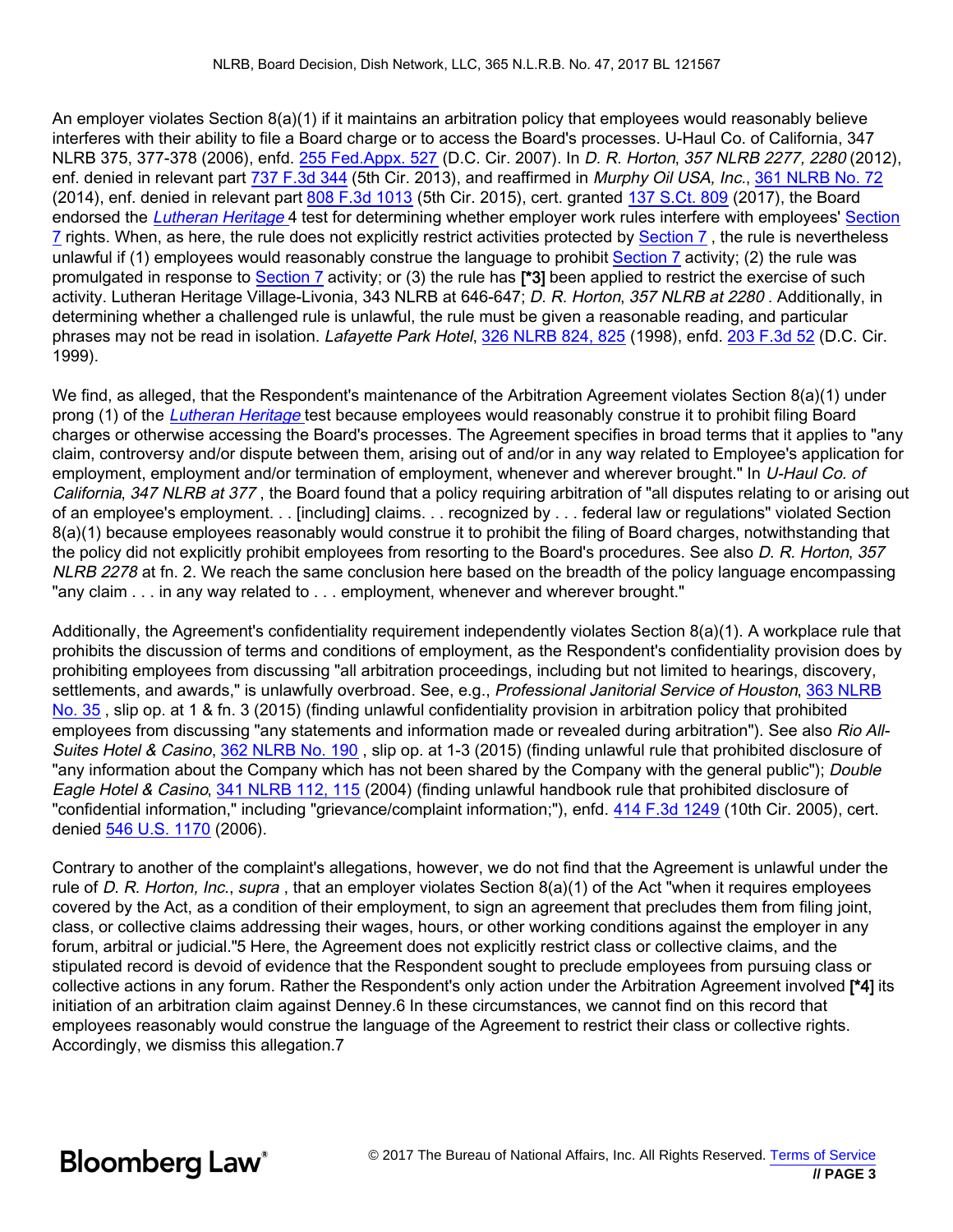### 2. Respondent's instruction that Denney not discuss his suspension with others

The complaint additionally alleges that the Respondent violated Section 8(a)(1) by telling Denney not to discuss his suspension with his coworkers. We find merit to this allegation.

It is well established that employees have a [Section 7](https://www.bloomberglaw.com//document/X2OS9BGS000000?jcsearch=Section 7&summary=yes#jcite) right to discuss discipline or disciplinary investigations with fellow employees. See Fresh & Easy Neighborhood Market, [361 NLRB No. 12](https://www.bloomberglaw.com//document/XAAAOP7?jcsearch=361 NLRB No. 12&summary=yes#jcite) , slip op. at 5-6 (2014); Westside Community Mental Health Center, [327 NLRB 661, 666](https://www.bloomberglaw.com//document/X2NV6JQNB5G0?jcsearch=327 NLRB 661, 666&summary=yes#jcite) (1999). An employer's action to restrict those discussions is unlawful absent its demonstration of a legitimate and substantial business justification that outweighs the infringement on employee's [Section 7](https://www.bloomberglaw.com//document/X2OS9BGS000000?jcsearch=Section 7&summary=yes#jcite) rights. Banner Estrella Medical Center, [362 NLRB No. 137](https://www.bloomberglaw.com//document/X22QJ51C?jcsearch=362 NLRB No. 137&summary=yes#jcite) , slip op. at 2-6 (2015); Hyundai America Shipping Agency, 357 NLRB 860, 874 (2011), enfd. in relevant part [805 F.3d 309](https://www.bloomberglaw.com//document/X1T9VL3H0000N?jcsearch=805 F.3d 309&summary=yes#jcite) (D.C. Cir. 2015).8

Here, the stipulated facts show that the Respondent instructed Denney not to discuss his suspension with other employees, but they do not show that the Respondent offered any justification for its instruction.9 Accordingly, the Respondent's instruction violated Section 8(a)(1). Aliante Gaming, [364 NLRB No. 80](https://www.bloomberglaw.com//document/XA3UCT1C?jcsearch=364 NLRB No. 80&summary=yes#jcite), slip op. at 1 (2016); INOVA Health System, 360 NLRB at 1228-1229.

# CONCLUSIONS OF LAW

1. The Respondent is an employer within the meaning of Section 2(2), (6), and (7) of the Act.

2. By maintaining, as a condition of employment, a mandatory arbitration agreement which employees reasonably would believe bars or restricts them from filing charges with the National Labor Relations Board or from accessing the Board's processes and by requiring employees to maintain the confidentiality of all arbitration proceedings, including but not limited to hearings, discovery, settlements, and awards, the Respondent has engaged in unfair labor practices affecting commerce within the meaning of Section 2(6) and (7) of the Act, and has violated Section 8(a)(1) of the Act.

3. The Respondent violated Section 8(a)(1) of the Act by prohibiting Brett Denney from discussing with other employees the discipline issued to him on March 3, 2015.

# REMEDY

Having found that the Respondent has engaged in certain unfair labor practices, we shall order it to cease and desist and to take certain affirmative actions designed to effectuate the policies of the Act. We shall also order the Respondent to rescind or revise its Agreement and to notify employees that it has done so. Because the Respondent utilized the arbitration policy on a nationwide basis, we shall order that the Respondent post a notice at all locations where the Arbitration Agreement was in effect. See D. R. Horton, 357 NLRB at 2289.

# ORDER

The National Labor Relations Board orders that the Respondent, Dish Network, LLC, Littleton, Colorado, its officers, agents, successors, and assigns, shall

1. Cease and desist from

(a) Maintaining, as a condition of employment, a mandatory arbitration agreement that employees reasonably would believe bars or restricts the right to file charges with the National Labor Relations Board or to access the Board's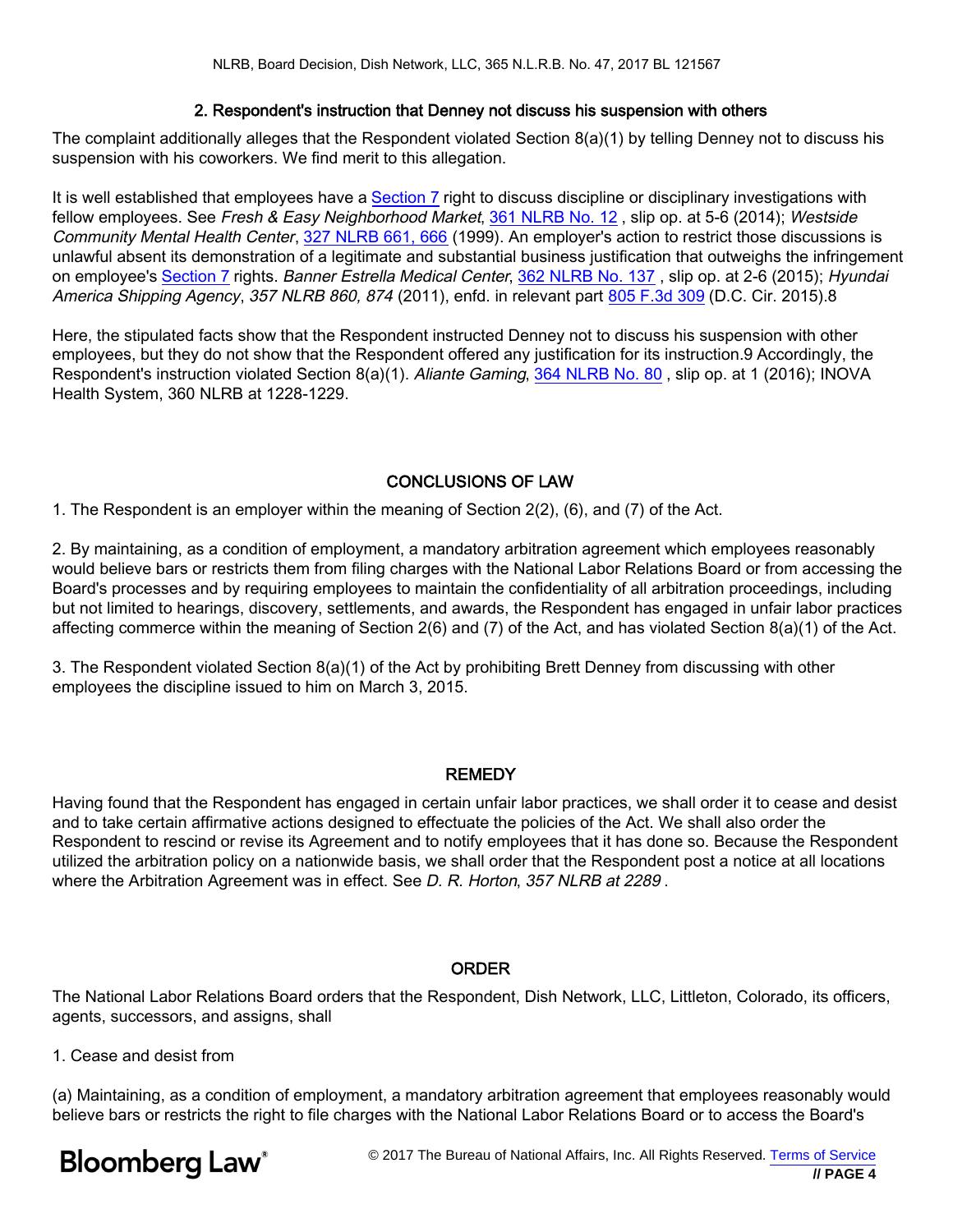processes.

(b) Maintaining a mandatory arbitration agreement that requires [\*5] employees to maintain the confidentiality of all arbitration proceedings.

(c) Prohibiting employees from discussing with other employees any discipline issued to them or matters under investigation.

(d) In any like or related manner interfering with, restraining, or coercing employees in the exercise of the rights guaranteed to them by [Section 7](https://www.bloomberglaw.com//document/X2OS9BGS000000?jcsearch=Section 7&summary=yes#jcite) of the Act.

2. Take the following affirmative action necessary to effectuate the policies of the Act.

(a) Rescind its Arbitration Agreement in all of its forms, or revise it in all of its forms to make clear to employees that the arbitration agreement does not restrict employees' right to file charges with the National Labor Relations Board or to access the Board's processes and that it does not require employees to maintain the confidentiality of arbitration proceedings.

(b) Notify all applicants and current and former employees who were required to sign the mandatory arbitration agreement in any form that it has been rescinded or revised and, if revised, provide them a copy of the revised agreement.

(c) Within 14 days after service by the Region, post at its Littleton, Colorado location copies of the attached notice marked "Appendix A" and at all other facilities where the unlawful arbitration agreement is or has been in effect, copies of the attached notice marked "Appendix B."10 Copies of the notice, on forms provided by the Regional Director for Region 27, after being signed by the Respondent's authorized representative, shall be posted by the Respondent and maintained for 60 consecutive days in conspicuous places including all places where notices to employees are customarily posted. In addition to physical posting of paper notices, the notices shall be distributed electronically, such as by email, posting on an intranet or an internet site, and/or other electronic means, if the Respondent customarily communicates with its employees by such means. Reasonable steps shall be taken by the Respondent to ensure that the notices are not altered, defaced, or covered by any other material. If the Respondent has gone out of business or closed the facility involved in these proceedings, the Respondent shall duplicate and mail, at its own expense, a copy of the notice marked "Appendix A" to all current and former employees employed by the Respondent at any time since October 24, 2013. If the Respondent has gone out of business or closed any facilities other than the one involved in these proceedings, the Respondent shall duplicate and mail, at its own expense, a copy of the notice marked "Appendix B" to all current employees and former employees employed by the Respondent at those facilities at any time since October 24, 2013.

(d) Within 21 days after service by the Region, file with the Regional Director for Region 27 a sworn certification of a responsible official on a form provided by the Region attesting to the steps that the Respondent has taken to comply.

Dated, Washington, D.C. April 13, 2017

\_\_\_\_\_\_\_\_\_\_\_\_\_\_\_\_\_\_\_\_\_\_\_\_\_\_\_\_\_\_\_\_\_\_\_\_\_\_\_\_\_\_\_\_ Mark Gaston Pearce, Member \_\_\_\_\_\_\_\_\_\_\_\_\_\_\_\_\_\_\_\_\_\_\_\_\_\_\_\_\_\_\_\_\_\_\_\_\_\_\_\_\_\_\_\_ **[\*6]** Lauren McFerran, Member

(SEAL) NATIONAL LABOR RELATIONS BOARD

ACTING CHAIRMAN MISCIMARRA, concurring.

My colleagues find that the Respondent's Arbitration Agreement (Agreement) violates Section 8(a)(1) of the National Labor Relations Act (the Act or NLRA) because employees would reasonably construe it to prohibit employees from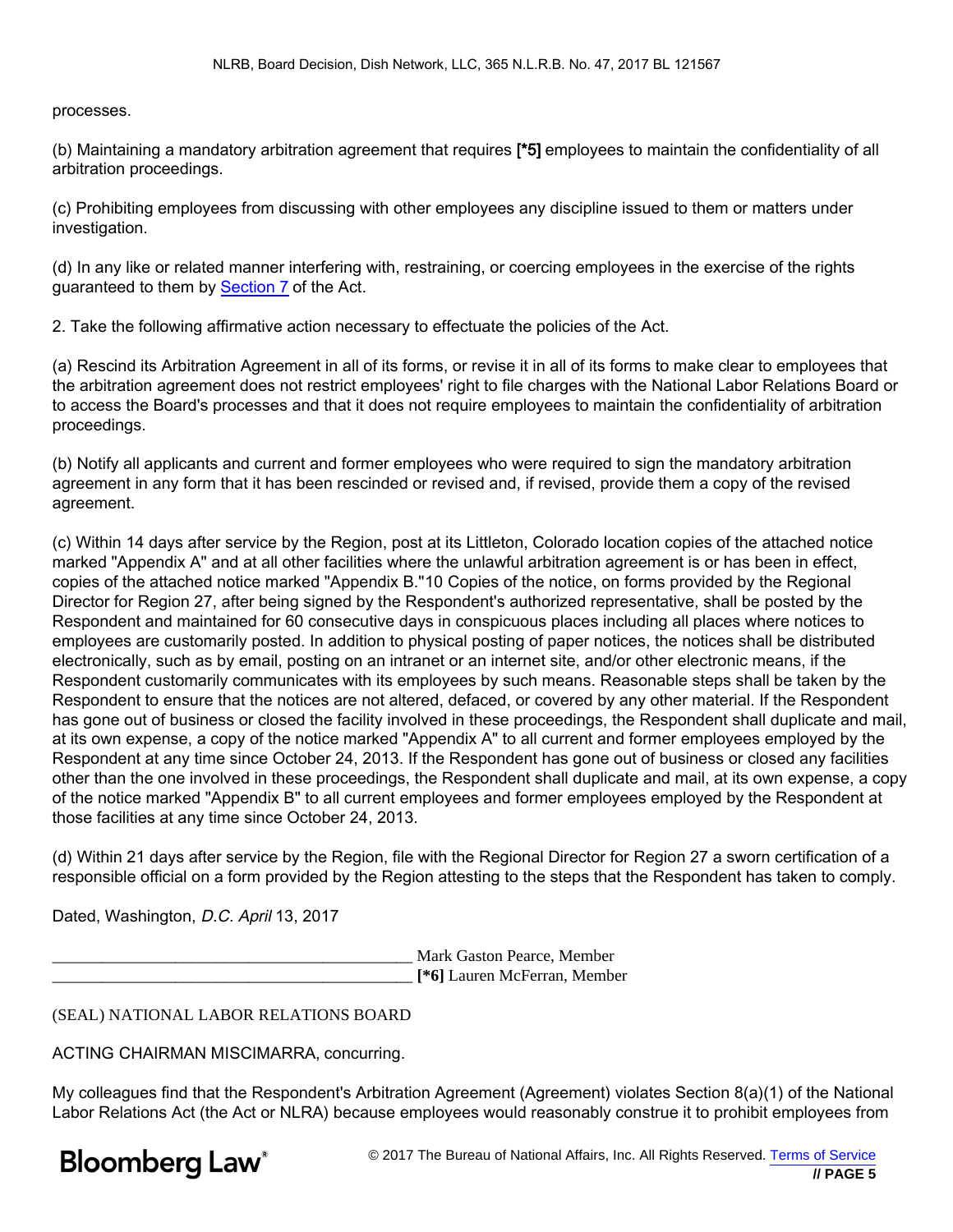filing Board charges or otherwise accessing the Board's processes. My colleagues also find that the Agreement's confidentiality requirement and the Respondent's instruction to employee Brett Denney not to discuss his suspension with other employees also violate Section 8(a)(1). I concur in these findings for the reasons stated below.1

#### 1. Alleged interference with NLRB charge filing

In pertinent part, the Agreement requires employees to resolve by arbitration "any claim, controversy and/or dispute between [the employee and the Respondent], arising out of and/or in any way related to Employee's application for employment, employment and/or termination of employment, whenever and wherever brought . . . ." The Agreement further entitles the prevailing party in any arbitration to its reasonable attorneys' fees and costs, which specifically includes any fees and costs incurred in obtaining a stay or compelling arbitration in the event either party files "a judicial or administrative action asserting claims subject to this Agreement."

For the reasons stated in my separate opinion in Applebee's Restaurant, [363 NLRB No. 75](https://www.bloomberglaw.com//document/X7TFOMPC?jcsearch=363 NLRB No. 75&summary=yes#jcite), slip op. at 3-5 (2015) (Member Miscimarra, concurring in part and dissenting in part), I believe that an agreement may lawfully provide for the arbitration of NLRA claims, and such an agreement does not unlawfully interfere with Board charge filing, at least where the agreement expressly preserves the right to file claims or charges with the Board or, more generally, with administrative agencies. Here, however, the Agreement does not qualify in any way the requirement that all claims related to the employee's employment must be resolved exclusively in binding arbitration, and the broad scope of the Agreement appears to preclude any "administrative action," such as the filing of a Board charge. For this reason, I join my colleagues in finding that the Agreement violates the Act by unlawfully restricting the filing of charges with the Board. See U-Haul Co. of California, [347 NLRB 375, 377](https://www.bloomberglaw.com//document/X162LFQNB5G0?jcsearch=347 NLRB 375, 377&summary=yes#jcite) (2006), enfd. mem. [255 Fed.Appx. 527](https://www.bloomberglaw.com//document/1?citation=255 Fed.Appx. 527&summary=yes#jcite) (D.C. Cir. 2007); [Murphy Oil](https://www.bloomberglaw.com//document/1?citation=361 NLRB No. 72&summary=yes#jcite), above, slip op. at 23 fn. 4 (Member Miscimarra, dissenting in part) (finding that arbitration agreement unlawfully interfered with Board charge filing); GameStop Corp., [363 NLRB No. 89](https://www.bloomberglaw.com//document/X7UQAFPC?jcsearch=363 NLRB No. 89&summary=yes#jcite), slip op. at 6-7 (Member Miscimarra, concurring in part and dissenting in part) (finding that Acknowledgment formpart of the employer's Rules of Dispute Resolutionunlawfully interfered with Board charge filing); [Applebee's Restaurant](https://www.bloomberglaw.com//document/1?citation=363 NLRB No. 75&summary=yes#jcite) , above (Member Miscimarra, dissenting in part) (finding that Agreement and Receipt for Dispute Resolution Program unlawfully interfered with Board charge filing).

# 2. Confidentiality provision

The Agreement's confidentiality clause provides that "all arbitration proceedings, including but not limited to hearings, discovery, settlements, and awards shall be confidential." I believe this confidentiality provision violates Section 8(a)(1) because, as noted above, the Agreement encompasses unfair labor practice claims. Because many unfair labor practice claims involve concerted activity undertaken [\*7] by two or more employees for the purpose of mutual aid or protection, the confidentiality clause at issue hereas applied to arbitration proceedings addressing alleged violations of the NLRAwould be plainly inconsistent with the Act. There may be circumstances where an arbitration agreement's confidentiality provision may be lawful based on justifications unrelated to the NLRA, particularly when the matter being arbitrated does not implicate NLRA-protected activity. However, this is not such a case, and the record reveals no countervailing interest that justifies the scope of the confidentiality clause at issue here. See Professional Janitorial Service of Houston, [363 NLRB No. 35](https://www.bloomberglaw.com//document/X7OC651C?jcsearch=363 NLRB No. 35&summary=yes#jcite), slip op. at 5 fn. 7 (2015) (Member Miscimarra, concurring in part and dissenting in part).2

#### 3. Instruction not to discuss suspension

The stipulated facts with respect to this allegation are as follows.

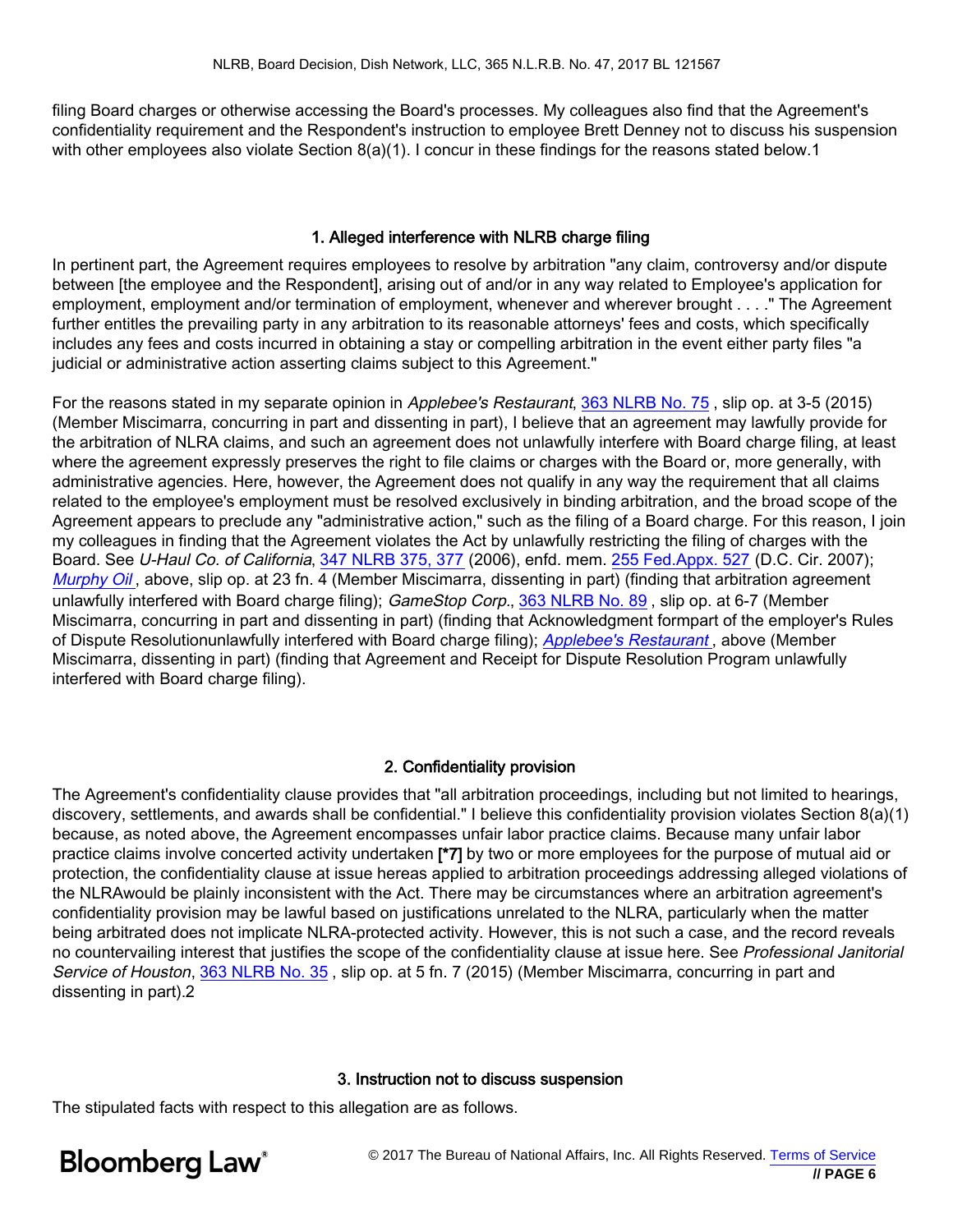17. On about March 3, 2015, Respondent, by General Manager Emily Evans, told Charging Party not to discuss his suspension with his coworkers.

18. Respondent does not dispute that Charging Party may have been told by General Manager Emily Evans not to discuss the circumstances surrounding his suspension while the alleged Tier Three Expectations violation was pending investigation.

19. Charging Party was not disciplined for any communications he may have had with co-workers regarding his suspension or the related investigation.

For the reasons set forth in my partial dissent in Banner Estrella Medical Center, [supra](https://www.bloomberglaw.com//document/1?citation=362 NLRB No. 137&summary=yes#jcite), slip op. at 8 (Member Miscimarra, dissenting in part), I believe an employee may lawfully be asked not to disclose matters that are discussed in a workplace investigation meeting, even if such a request is made routinely, particularly where the matter under investigation may have no relation to NLRA-protected activity, and where the potential adverse impact on NLRA-protected activity is outweighed by the importance of preserving the integrity of workplace investigations. In the instant case, however, the stipulated facts reveal that (i) Charging Party Denney was advised "not to discuss his suspension with his coworkers," which relates to the discipline imposed on Denney rather than matters discussed in an investigative meeting; and (ii) Denney also may have been advised not to discuss with other employees "the circumstances surrounding his suspension," which would further expand the scope of the required nondisclosure pertaining to his discipline. In these circumstances, I believe the directive(s) to Denney unlawfully interfered with a central aspect of many if not most NLRA-protected activities: communications with other workers regarding their treatment by their employer. Without the ability to engage in such communications, it would be virtually impossible for employees to engage in concerted activities with one another for the purpose of mutual aid or protection.3 For these reasons, I believe the stipulated record establishes that the confidentiality directive(s) here were materially different from the nondisclosure request in [Banner Estrella](https://www.bloomberglaw.com//document/1?citation=362 NLRB No. 137&summary=yes#jcite), where I believe the Board should have found that the employer's nondisclosure request was lawful based on the relation of the request to the employer's ongoing workplace investigation. [\*8] 4 Accordingly, I concur in finding that the directives here violated Section 8(a)(1). See INOVA Health System, 360 NLRB 1223, 1228-1229 fn. 16 (2014), enfd. [795 F.3d 68](https://www.bloomberglaw.com//document/X1MJPEIS0000N?jcsearch=795 F.3d 68&summary=yes#jcite) (D. C. Cir. 2015).5

Dated, Washington, D.C. April 13, 2017

\_\_\_\_\_\_\_\_\_\_\_\_\_\_\_\_\_\_\_\_\_\_\_\_\_\_\_\_\_\_\_\_\_\_\_\_\_\_\_\_\_\_\_\_ Philip A . Miscimarra, Acting Chairman

NATIONAL LABOR RELATIONS BOARD

# APPENDIX A NOTICE TO EMPLOYEES POSTED BY ORDER OF THE NATIONAL LABOR RELATIONS BOARD

An Agency of the United States Government

The National Labor Relations Board has found that we violated Federal labor law and has ordered us to post and obey this notice.

FEDERAL LAW GIVES YOU THE RIGHT TO

Form, join, or assist a union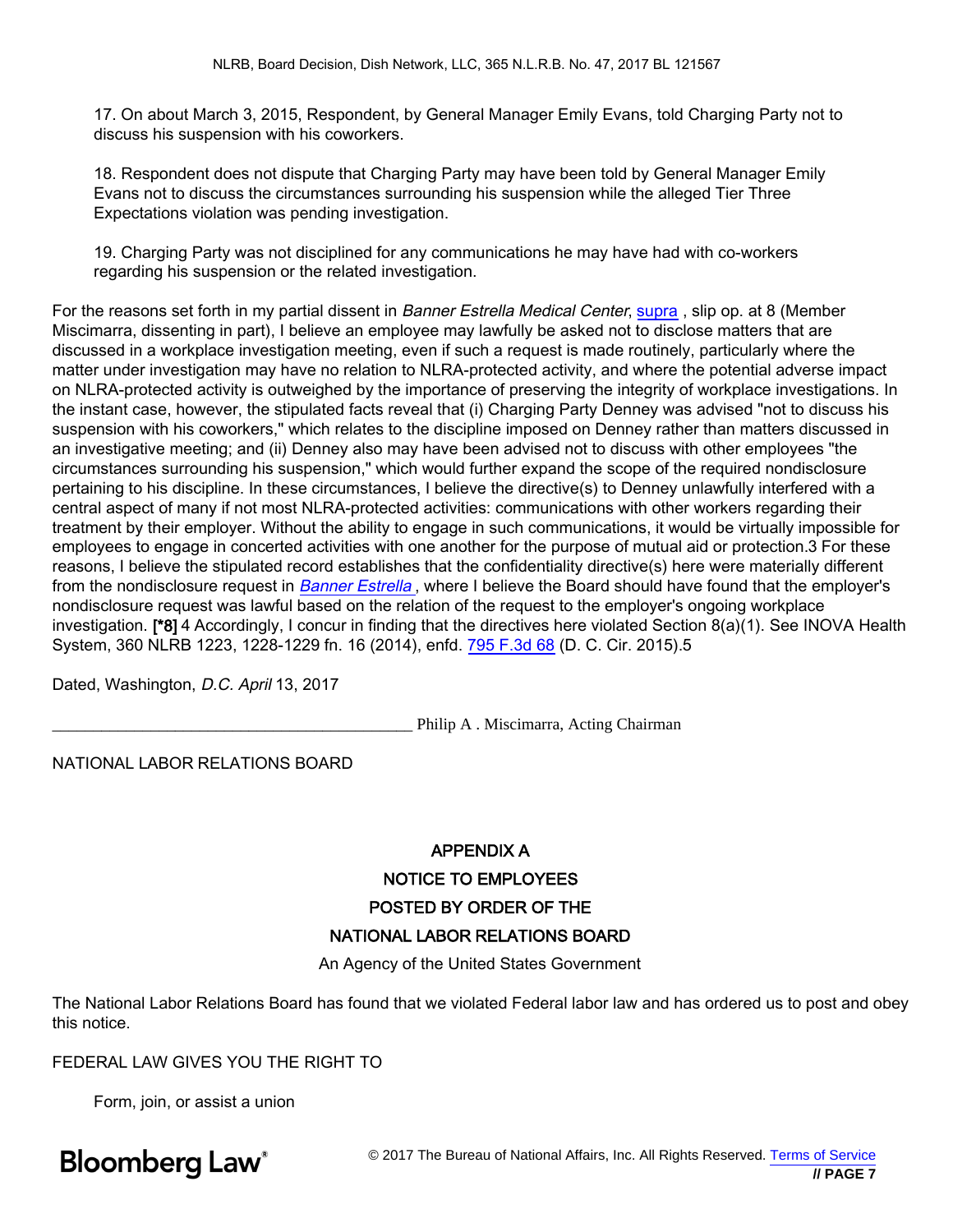Choose representatives to bargain with us on your behalf

Act together with other employees for your benefit and protection

Choose not to engage in any of these protected activities.

WE WILL NOT maintain, as a condition of employment, a mandatory arbitration agreement that employees reasonably would believe bars or restricts their right to file charges with the National Labor Relations Board or to access the Board's processes.

WE WILL NOT maintain a mandatory arbitration agreement [\*9] that requires employees to maintain the confidentiality of all arbitration proceedings.

WE WILL NOT prohibit you from discussing with other employees any discipline issued to you or matters under investigation.

WE WILL NOT in any like or related manner interfere with, restrain, or coerce you in the exercise of the rights listed above.

WE WILL rescind the mandatory arbitration agreement in all of its form, or revise it in all of its forms to make clear that the arbitration program does not restrict your right to file charges with the National Labor Relations Board and that it does not require you to maintain the confidentiality of arbitration proceedings.

WE WILL notify all current and former employees who were required to sign the arbitration agreement in any form that it has been rescinded or revised and, if revised, WE WILL provide them a copy of the revised agreement.

DISH NETWORK, LLC

The Board's decision can be found at www.nlrb.gov/case/27-CA-158916 or by using the QR code below. Alternatively, you can obtain a copy of the decision from the Executive Secretary, National Labor Relations Board, 1015 Half Street, S.E., Washington, DC 20570, or by calling (202) 273-1940.



# APPENDIX B NOTICE TO EMPLOYEES POSTED BY ORDER OF THE NATIONAL LABOR RELATIONS BOARD

An Agency of the United States Government

The National Labor Relations Board has found that we violated Federal labor law and has ordered us to post and obey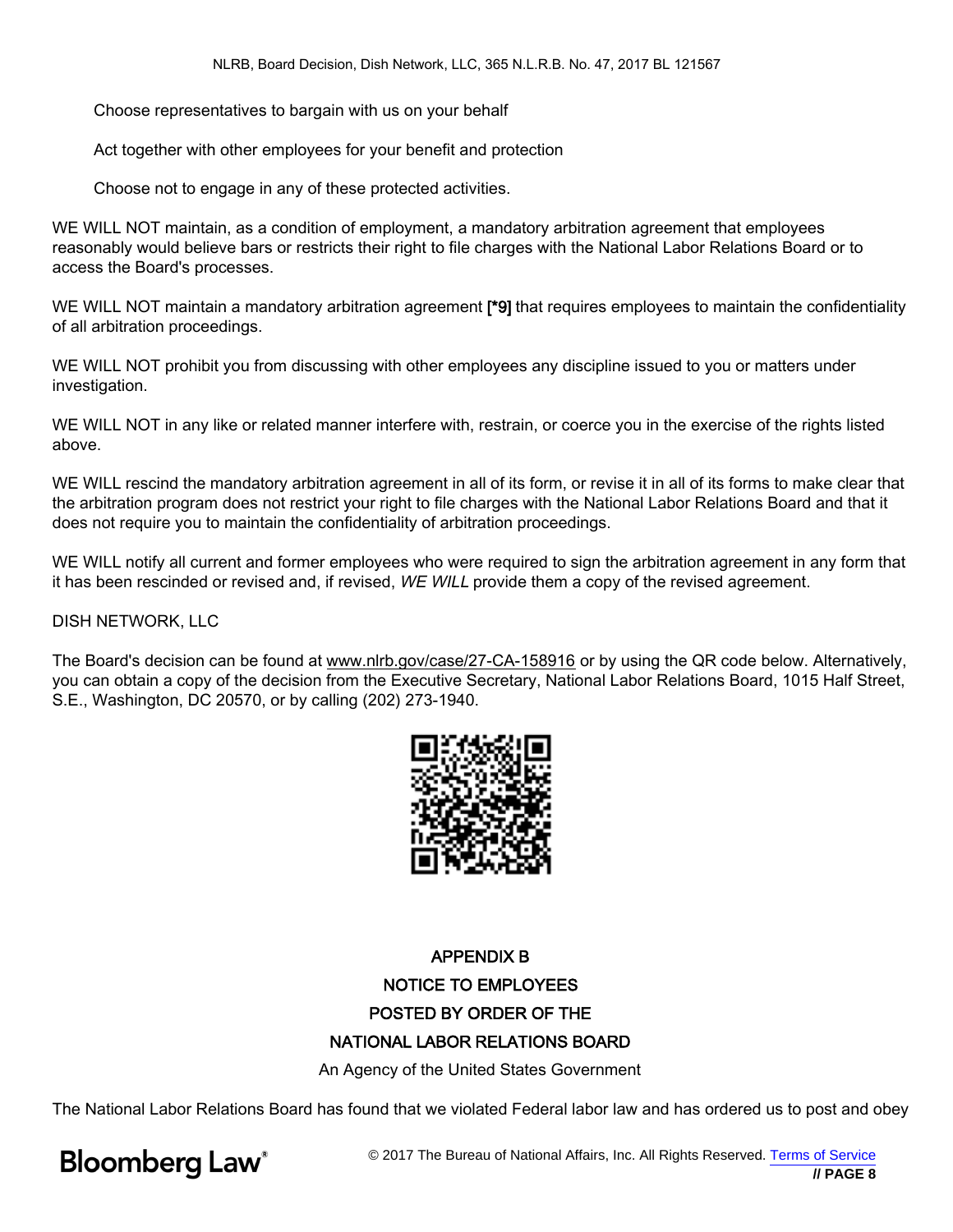this notice.

# FEDERAL LAW GIVES YOU THE RIGHT TO

Form, join, or assist a union

Choose representatives to bargain with us on your behalf

Act together with other employees for your benefit and protection

Choose not to engage in any of these protected activities.

WE WILL NOT maintain, as a condition of employment, a mandatory arbitration agreement that employees reasonably would believe bars or restricts their right to file charges with the National Labor Relations Board or to access the Board's processes.

WE WILL NOT maintain a mandatory arbitration agreement that requires employees to maintain the confidentiality of all arbitration proceedings.

WE WILL NOT in any like or related manner interfere with, restrain, or coerce you in the exercise of the rights listed above.

WE WILL rescind the mandatory arbitration agreement in all of its form, or revise it in all of its forms to make clear that the arbitration program does not restrict your right to file charges with the National Labor Relations Board and that it does not require you to maintain the confidentiality of arbitration proceedings.

WE WILL notify all applicants and current and former employees who were required to sign the arbitration agreement in any form that it has been rescinded or revised and, if revised, WE WILL provide them a copy of the revised agreement.

#### DISH NETWORK, LLC

The Board's decision can be found at www.nlrb.gov/case/27-CA-158916 or by using the QR code below. Alternatively, you can obtain a copy of the decision from the Executive Secretary, National Labor Relations Board, 1015 Half Street, S.E., Washington, D.C. 20570, or by calling (202) 273-1940.



fn 1 All dates are in 2015 unless otherwise indicated.

fn 2 The Respondent's policy states that the Tier Three provisions "are in place to represent DISH accurately and to avoid serious negative impacts on both the customer's experience and the company." The stipulated facts do not include specifics of Denney's purported infraction.

fn 3 Denney was not disciplined for any communications with coworkers regarding his suspension or the related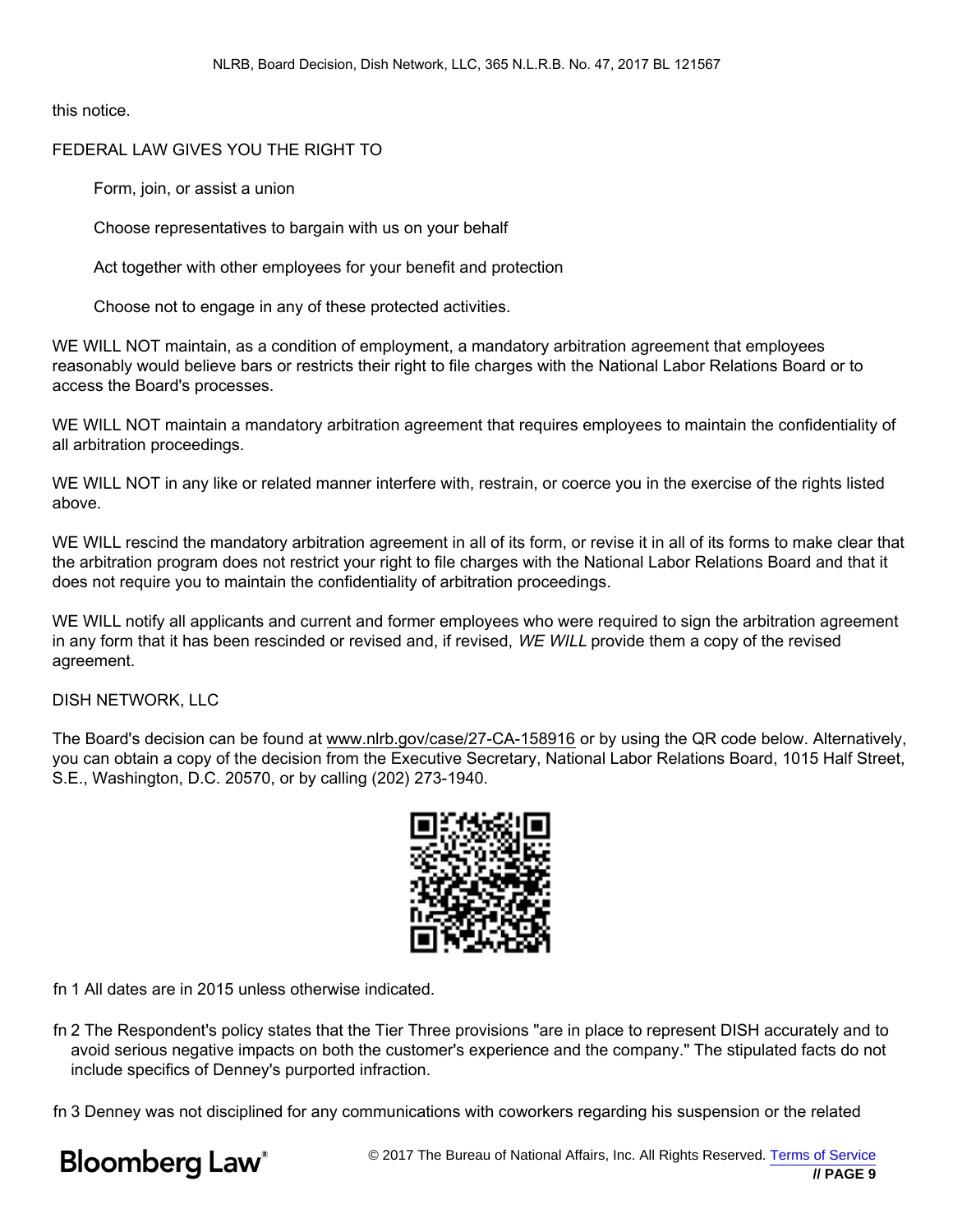investigation.

fn 4 Lutheran Heritage Village-Livonia, [343 NLRB 646, 647](https://www.bloomberglaw.com//document/X18RKFQNB5G0?jcsearch=343 NLRB 646, 647&summary=yes#jcite) (2004).

- fn 5 See also Lewis v. Epic Systems, [823 F.3d 1147](https://www.bloomberglaw.com//document/XLT54CN0000N?jcsearch=823 F.3d 1147&summary=yes#jcite) (7th Cir. 2016) (holding mandatory individual arbitration agreement that did not permit collective action in any forum violates the Act and is also unenforceable under the Federal Arbitration Act, [19 U.S.C 1](https://www.bloomberglaw.com//document/1?citation=19 usc 1&summary=yes#jcite), et seq.), cert. granted [137 S. Ct. 809](https://www.bloomberglaw.com//document/1?citation=137 S. Ct. 809&summary=yes#jcite) (2017); Morris v. Ernst & Young, [834](https://www.bloomberglaw.com//document/XDKDNC5G000N?jcsearch=834 F.3d 975&summary=yes#jcite) [F.3d 975](https://www.bloomberglaw.com//document/XDKDNC5G000N?jcsearch=834 F.3d 975&summary=yes#jcite) (9th Cir. 2016) (holding requirement that employees individually arbitrate all legal claims against employer constitutes concerted action waiver that violates the NLRA), cert. granted [137 S.Ct. 809](https://www.bloomberglaw.com//document/1?citation=137 S.Ct. 809&summary=yes#jcite) (2017).
- fn 6 We further find that, as the stipulated facts do not show that the Respondent took any action to preclude group litigation in all forums, or gave any clear indication that it would do so, the Respondent's initiation of the arbitration proceeding against Denney did not amount to enforcement of the agreement in violation of Sec. 8(a)(1). See generally, Citigroup Technology, Inc., [363 NLRB No. 55](https://www.bloomberglaw.com//document/X7PGLFPC?jcsearch=363 NLRB No. 55&summary=yes#jcite) (2015) (employer's opposition to class treatment of arbitration demand did not violate Sec. 8(a)(1) where its opposition was brought to the attention of the American Arbitration Association but was not the subject of a motion for dismissal in a court proceeding).
- fn 7 Compare Century Fast Foods, Inc., [363 NLRB No. 97](https://www.bloomberglaw.com//document/X82A261C?jcsearch=363 NLRB No. 97&summary=yes#jcite), slip op. at 1 fn. 4 (2016) (finding Agreement unlawful where it did not explicitly restrict class or collective action but the employer had enforced the Agreement to restrict employees' Sec. 7 rights).
- fn 8 We recognize that the Respondent's instruction to Denney not to discuss his suspension does not constitute a confidentiality "rule." Instructions directed solely at one employee that "were never repeated to any other employee as a general requirement" are not work rules. Flamingo Las Vegas Operating Co., 360 NLRB 243, 243 & fn. 5 (2014). "Nonetheless, the same balancing of [an employer's] business justification against employee rights in evaluating the lawfulness of a confidentiality rule likewise applies to determine whether a confidentiality instruction issued to a single employee violates the Act." INOVA Health System, 360 NLRB 1223, 1229 fn. 16 (2014), enfd. [795 F.3d 68](https://www.bloomberglaw.com//document/X1MJPEIS0000N?jcsearch=795 F.3d 68&summary=yes#jcite) (D.C. Cir. 2015).
- fn 9 In its brief, the Respondent contends the instruction was justified to avoid speculation about what would happen to a new car Denney had been awarded as part of a Respondent-sponsored contest. However, the stipulation of facts is silent about the existence of any such concern. Moreover, even if the stipulated record had referenced such a concern, it would not justify the infringement of Denney's Sec. 7 right to discuss discipline. See generally Hyundai America Shipping Agency, supra at 874 (routine cautioning of employees not to discuss matters under investigation not justified by employer's assertion that doing so is necessary for protection of parties involved in the matter being investigated).
- fn 10 If this Order is enforced by a judgment of a United States court of appeals, the words in the notice reading "Posted by Order of the National Labor Relations Board" shall read "Posted Pursuant to a Judgment of the United States Court of Appeals Enforcing an Order of the National Labor Relations Board."
- fn 1 I also concur in the majority's dismissal of the complaint allegation that the Agreement violated Sec. 8(a)(1) because it waived employees' right to participate in class or collective actions regarding non-NLRA employment claims. As my colleagues state, the Agreement does not restrict the ability of employees to pursue class or collective actions in all forums. Even if it did, I believe that the Agreement would be lawful for the reasons fully explained in my dissenting opinion in Murphy Oil USA, Inc., [361 NLRB No. 72](https://www.bloomberglaw.com//document/XAITQ97?jcsearch=361 NLRB No. 72&summary=yes#jcite), slip op. at 22-35 (2014) (Member Miscimarra, dissenting in part), enf. denied in pert. part [808 F.3d 1013](https://www.bloomberglaw.com//document/X1RMD98E0000N?jcsearch=808 F.3d 1013&summary=yes#jcite) (5th Cir. 2015), cert. granted [137 S.Ct. 809](https://www.bloomberglaw.com//document/1?citation=137 S.Ct. 809&summary=yes#jcite) (2017).
- fn 2 Unlike my colleagues, I do not rely on Rio All-Suites Hotel & Casino, [362 NLRB No. 190](https://www.bloomberglaw.com//document/X4S302HC?jcsearch=362 NLRB No. 190&summary=yes#jcite) (2015), because I believe the confidentiality provision at issue there was lawful for the reasons expressed by former Member